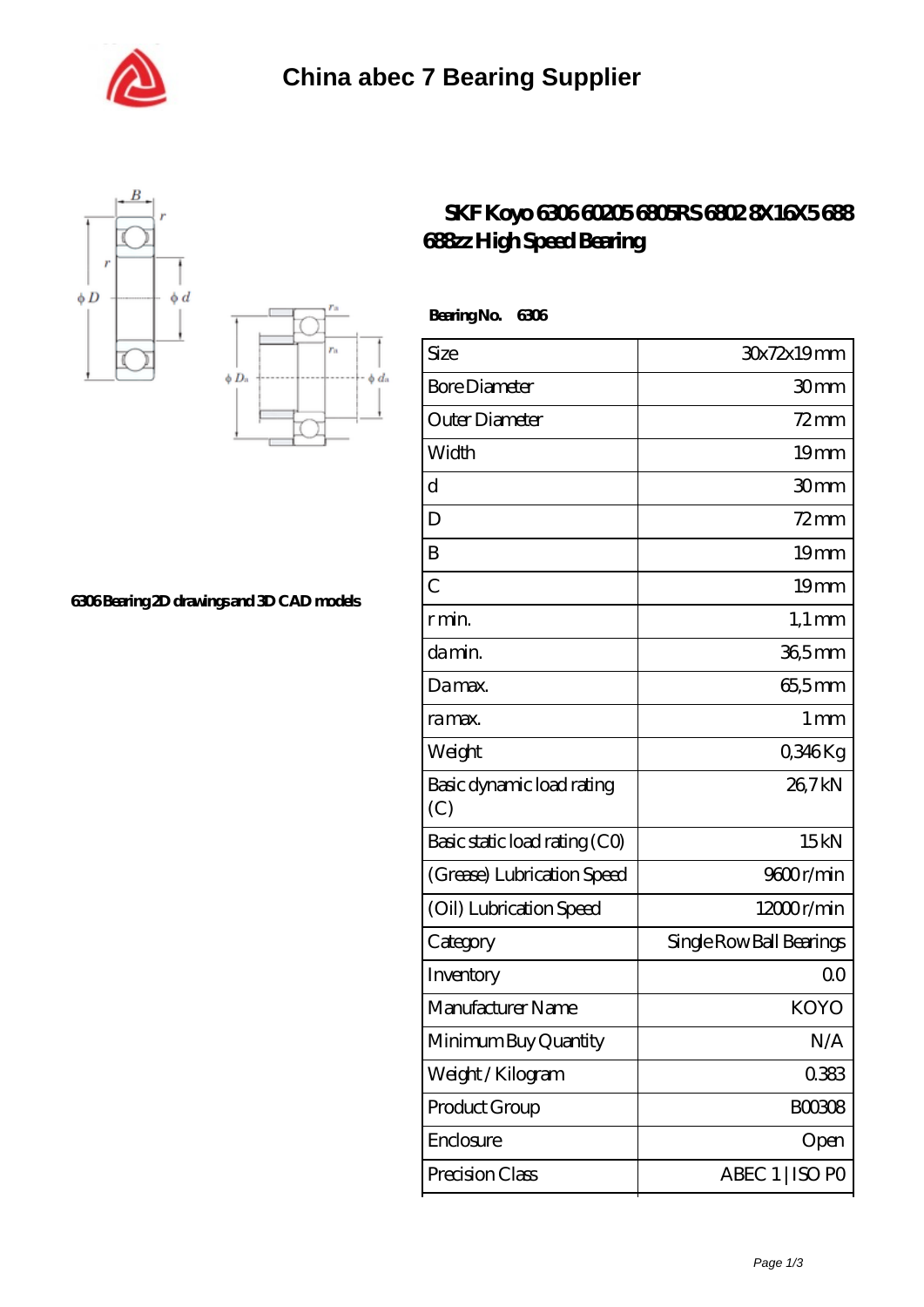

## **[China abec 7 Bearing Supplier](https://m.shawnwhisenant.com)**

| Maximum Capacity / Filling<br>Slot | No                                                                                                                                                                                   |
|------------------------------------|--------------------------------------------------------------------------------------------------------------------------------------------------------------------------------------|
| Rolling Element                    | <b>Ball Bearing</b>                                                                                                                                                                  |
| Snap Ring                          | No                                                                                                                                                                                   |
| <b>Internal Special Features</b>   | No                                                                                                                                                                                   |
| Cage Material                      | Steel                                                                                                                                                                                |
| <b>Internal Clearance</b>          | CO-Medium                                                                                                                                                                            |
| Inch - Metric                      | Metric                                                                                                                                                                               |
| Long Description                   | <b>30MM Bore; 72MM</b><br>Outside Diameter; 19MM<br>Outer Race Diameter:<br>Open; Ball Bearing; ABEC 1<br>  ISO PQ No Filling Slot; No<br>Snap Ring, No Internal<br>Special Features |
| Category                           | Single Row Ball Bearing                                                                                                                                                              |
| <b>UNSPSC</b>                      | 31171504                                                                                                                                                                             |
| Harmonized Tariff Code             | 8482105068                                                                                                                                                                           |
| Noun                               | Bearing                                                                                                                                                                              |
| Keyword String                     | Ball                                                                                                                                                                                 |
| Manufacturer URL                   | http://www.koyousa.com                                                                                                                                                               |
| Manufacturer Item Number           | 6306                                                                                                                                                                                 |
| Weight/LBS                         | 0843                                                                                                                                                                                 |
| Bore                               | 1.181 Inch   30 Millimeter                                                                                                                                                           |
| Outside Diameter                   | 2835Inch   72 Millimeter                                                                                                                                                             |
| Outer Race Width                   | 0.748Inch   19Millimeter                                                                                                                                                             |
| Bearing No.                        | 6306                                                                                                                                                                                 |
| r(min)                             | 1.1                                                                                                                                                                                  |
| Cr                                 | 333                                                                                                                                                                                  |
| CQr                                | 150                                                                                                                                                                                  |
| Cu                                 | 1.15                                                                                                                                                                                 |
| fO                                 | 133                                                                                                                                                                                  |
| Grease lub.                        | 9600                                                                                                                                                                                 |
| Oil lub.                           | 12000                                                                                                                                                                                |
|                                    |                                                                                                                                                                                      |